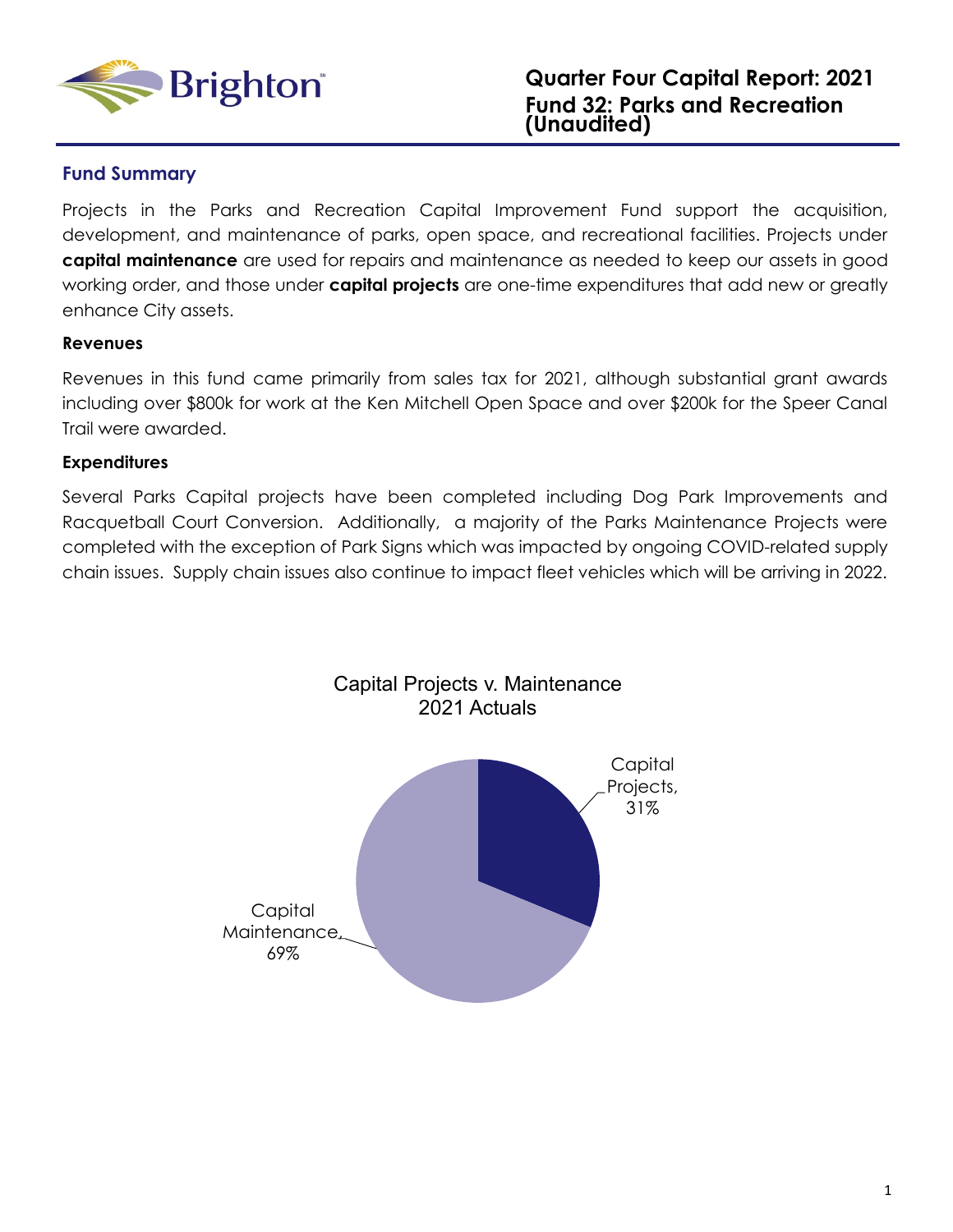

# **Capital Projects**

| Project<br><b>Number</b> | <b>Project Name</b>                                          | 2021 Actuals       |             | 2021 Adopted<br><b>Budget</b> | <b>Status</b>   | <b>Notes</b>                                                                                                                                                                                                                                                                                                                                                                                                                                                                            |
|--------------------------|--------------------------------------------------------------|--------------------|-------------|-------------------------------|-----------------|-----------------------------------------------------------------------------------------------------------------------------------------------------------------------------------------------------------------------------------------------------------------------------------------------------------------------------------------------------------------------------------------------------------------------------------------------------------------------------------------|
| 17005                    | Colorado Front Range Trail-<br>Veteran's Park Park Surfacing | \$                 | 15,098 \$   |                               | 215,000 Started | This project is currently awaiting<br>approvals from CDOT for work to begin.<br>Project went out to rebid in quarter four<br>of 2021, and construction is expected<br>to begin in 2022.                                                                                                                                                                                                                                                                                                 |
| 322003                   | Master Plan                                                  | \$                 | $52,962$ \$ |                               | 50,000 Complete | The Parks Master Plan update was<br>presented to Council in quarter two of<br>2021. All work has been completed at<br>this time.                                                                                                                                                                                                                                                                                                                                                        |
| 322004                   | Municipal Service Center                                     | \$                 | $11,715$ \$ | 914,089 Started               |                 | Project is on schedule, and thirty<br>percent design is complete. An award<br>of contract for Construction Manager<br>at Risk (CMAR) was approved by<br>Council on February 1, 2022. The MSC<br>will now be a two story building with<br>major functions of parks, public works,<br>and utilities housed there. Due to<br>increased material and labor costs,<br>administrative functions will not be<br>included at this time. Construction<br>completion is anticipated in late 2023. |
| 322008                   | Dog Park Improvements                                        | \$                 | $9,300$ \$  |                               | 5,000 Complete  | All of the improvements to the dog<br>park have been completed including<br>new picnic tables and agility<br>equipment.                                                                                                                                                                                                                                                                                                                                                                 |
| 322013                   | <b>Speer Canal Trail</b>                                     | \$                 |             | \$                            | 70,000 Started  | Presentations to the metro districts<br>involved in this project are underway<br>and design is completed. Construction<br>of the trail is expected to complete by<br>quarter two of 2022.                                                                                                                                                                                                                                                                                               |
| 322020                   | Donelson Park Parking Lot                                    | \$                 | 86,300 \$   |                               | 550,000 Started | This project was presented to Council in<br>early quarter two and staff are<br>currently working with Brookfield to<br>begin construction. Material costs have<br>increased due to supply chain issues.                                                                                                                                                                                                                                                                                 |
| 322023                   | Brighton Park Pond Design and<br>Rehab                       | $\mathbf{\hat{S}}$ | 51,838 \$   |                               | 550,000 Started | This project is being completed in<br>conjunction with the Utilities<br>Department. Design kicked off in<br>quarter two and construction will occur<br>in 2022.                                                                                                                                                                                                                                                                                                                         |
| 322024                   | Downtown Plaza Mural                                         | \$                 |             | \$                            | 110,000 Started | For a mural to be painted on the wall<br>of the bank that borders Founder's<br>Plaza. Staff are continuing to work with<br>the bank to allow for a mural to be<br>added to their wall. A grant has been<br>awarded to cover a portion of the<br>cost. Work will begin once an<br>agreement is reached with the bank.                                                                                                                                                                    |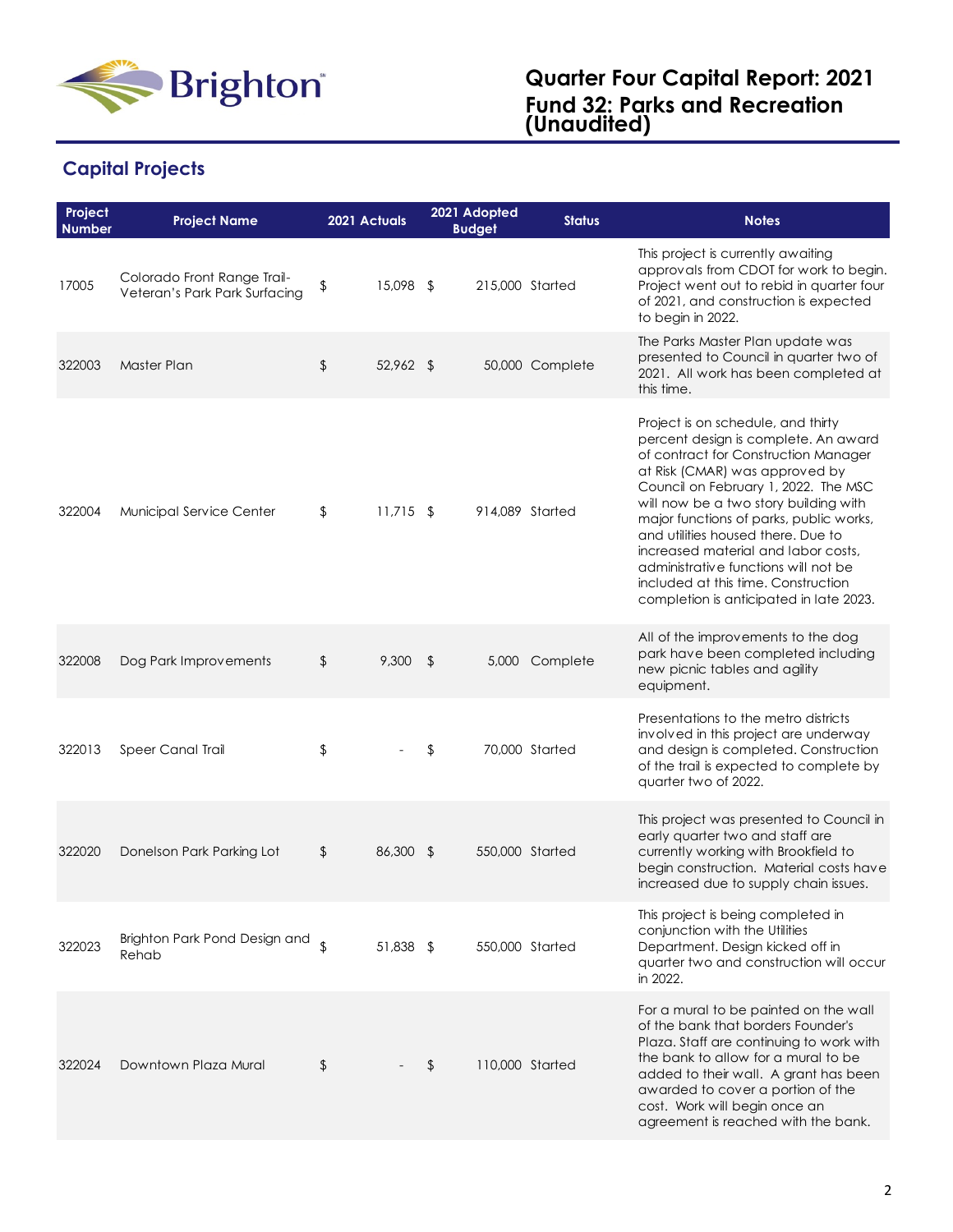

## **Capital Projects Continued**

| Project<br><b>Number</b> | <b>Project Name</b>                          | 2021 Actuals     |               | 2021 Adopted<br><b>Budget</b> | <b>Status</b>   | <b>Notes</b>                                                                                                                                                                                                                                                                                                                                                                                                                                                                                   |
|--------------------------|----------------------------------------------|------------------|---------------|-------------------------------|-----------------|------------------------------------------------------------------------------------------------------------------------------------------------------------------------------------------------------------------------------------------------------------------------------------------------------------------------------------------------------------------------------------------------------------------------------------------------------------------------------------------------|
| 322026                   | Ken Mitchell Open Space<br>Development       | \$<br>78,244 \$  |               | 1,723,881 Started             |                 | Design is completed for the<br>development of the Ken Mitchell Open<br>Space Development. Recycled<br>asphalt is currently being installed as<br>part of the construction for the street<br>and parking lot areas. This project is<br>expected to be completed in 2022.                                                                                                                                                                                                                        |
| 322101                   | Downtown Plaza Phase II                      | \$<br>47,855 \$  |               | 800,000 Started               |                 | Design is almost complete on phase<br>two of the Downtown Plaza and<br>Council approved the project in<br>quarter four. The City was awarded an<br>Adam's County grant to cover a<br>portion of this project's costs, and<br>Brighton Urban Renewal Authority will<br>cover the remaining portion.<br>Construction is expected to begin in<br>2022.                                                                                                                                            |
| 322102                   | <b>High School Beautification</b><br>Program | \$<br>9,628      | $\sqrt[6]{2}$ |                               | 10,000 Complete | This project is the yearly tree planting<br>that City staff completes along with<br>high school student volunteers. The<br>event took place at the end of April<br>and several trees were replaced at<br>Elmwood Cemetery that were lost in<br>the 2020 windstorm. Project has been<br>completed.                                                                                                                                                                                              |
| 322103                   | Fleet Replacement &<br>Acquisition           | \$<br>58,223 \$  |               | 239,900 Started               |                 | For planned replacements of fleet<br>vehicles. Several vehicles have been<br>ordered and are awaiting arrival. Due<br>to COVID related supply chain issues,<br>many vehicle manufacturers are<br>expecting delays in the shipment of<br>vehicles. Truck replacements Were<br>ordered in August 2021 and will arrive in<br>2022. The Budget & Performance Team<br>is working closely with the Fleet<br>Operations Supervisor to monitor these<br>delays and address them in the 2022<br>Budget. |
| 322104                   | Racquetball Court Conversion \$              | $33,974$ \$      |               |                               | 30,000 Complete | This is for design to convert one of the<br>existing racquetball courts into<br>additional workout space. The project<br>is completed and the last invoices are<br>expected to hit in quarter one of 2022.                                                                                                                                                                                                                                                                                     |
| 302215                   | <b>IT Equipment</b>                          | \$<br>$3,524$ \$ |               |                               | Started         | This is a 2022 project that was able to<br>be accelerated due to savings in 2021.<br>This money was spent on security<br>cameras replacements at the Splash<br>Pad.                                                                                                                                                                                                                                                                                                                            |
|                          |                                              | \$<br>458,661 \$ |               | 5,267,870                     |                 |                                                                                                                                                                                                                                                                                                                                                                                                                                                                                                |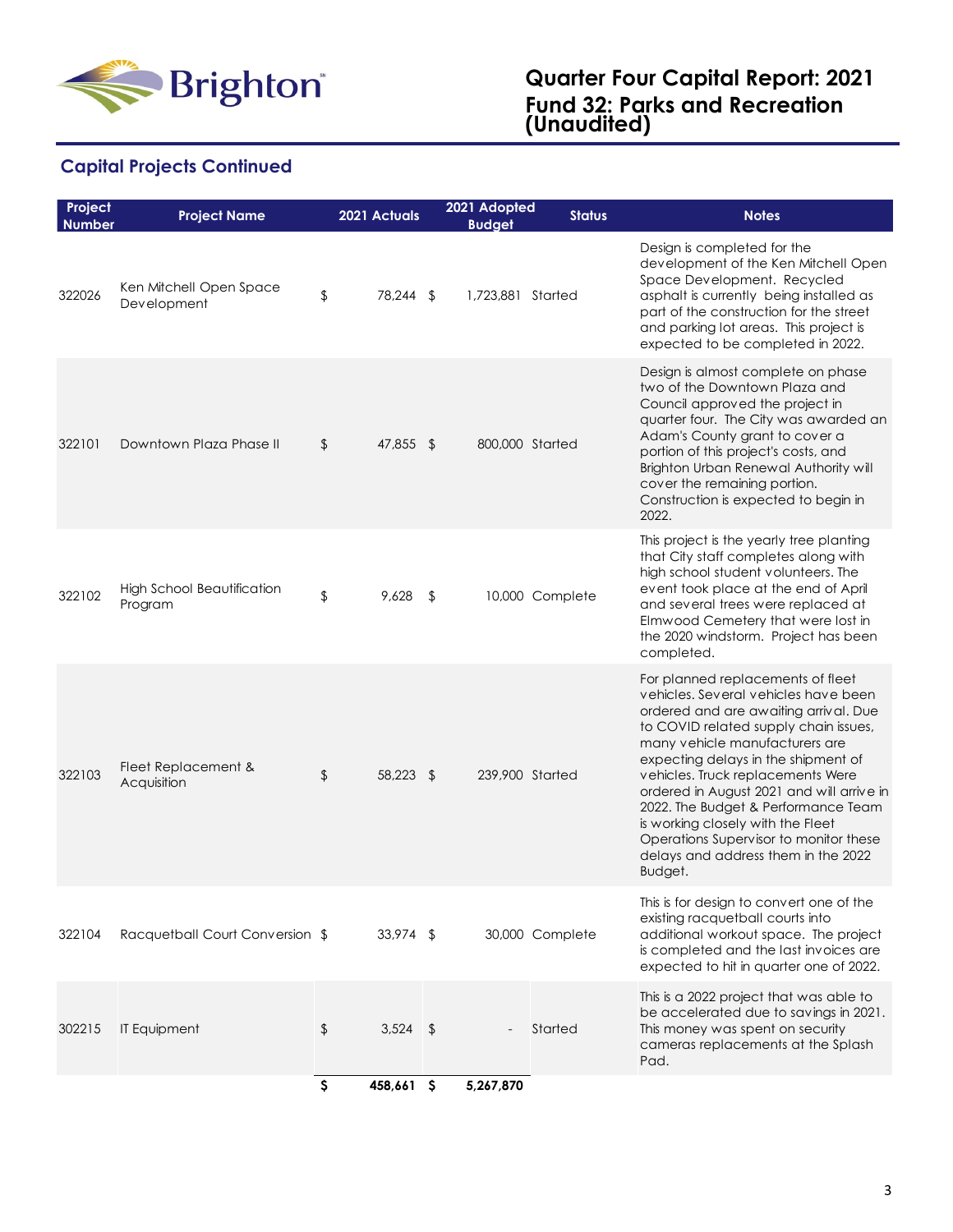

## **Capital Maintenance**

| Project<br><b>Number</b> | <b>Project Name</b>                               | 2021 Actuals     |            | 2021 Adopted<br><b>Budget</b> | <b>Status</b>   | <b>Notes</b>                                                                                                                                                                                                                                                                    |
|--------------------------|---------------------------------------------------|------------------|------------|-------------------------------|-----------------|---------------------------------------------------------------------------------------------------------------------------------------------------------------------------------------------------------------------------------------------------------------------------------|
| 322010                   | Recreation Center Audio<br>Update                 | \$<br>140,159    |            | \$140,000 Started             |                 | IT awarded their maintenance<br>agreement for their AV company.<br>Waiting on the last of the equipment to<br>arrive. Project is expected to be<br>completed in quarter one of 2022.                                                                                            |
| 322105                   | <b>Facilities Major</b><br>Maintenance/Repairs    | \$<br>8,160      |            | \$54,058 Started              |                 | This project will cover replacing water<br>heaters and a condeser at Oasis, and<br>mitigating hail damage at Bromley<br>Farm. Work to replace the water<br>heaters at Oasis has been completed<br>at this time. The condenser is expected<br>to be paid in quarter one of 2022. |
| 322106                   | Park Signs                                        | \$<br>13,944     |            | \$50,000 Started              |                 | For planned park sign replacements<br>each year. COVID-related supply<br>chain issues have delayed the arrival<br>of some of our signs, but they are still<br>expected to be installed by quarter<br>one of 2022.                                                               |
| 322107                   | Recreation Center Equipment \$                    | 16,357           |            | \$90,000 Started              |                 | Monies for replacement equipment<br>such as furniture and exercise<br>machines. Equipment came in under<br>budget due to less wear and tear in<br>2021.                                                                                                                         |
| 322108                   | <b>Farmland Improvements</b>                      | \$<br>59.929     |            | \$65,000 Ongoing              |                 | For as needed repairs and<br>improvements to City owned farmland.<br>Current spending is for the needed<br>removal of a large cottonwood tree<br>and water line repairs.                                                                                                        |
| 322109                   | Parks Equipment                                   | \$<br>26,583 \$  |            |                               | 30,000 Complete | For as needed replacement of parks<br>equipment. This year the majority of this<br>budget is expected to be spent on<br>replacement picnic tables and<br>benches. Equipment was delayed due<br>to supply chain issues. Project<br>completed at this time.                       |
| 322110                   | Open Space Controlled<br>Maintenance              | \$<br>41,610 \$  |            |                               | 50,000 Complete | For as needed maintenance to open<br>space. The majority of this budget will<br>be utilized for re-seeding in the fall with<br>a portion also used to partner with the<br>Butterfly Pavillion to create a noxious<br>weed inventory.                                            |
| 322111                   | Oasis Equipment<br>Replacement                    | \$<br>$5,300$ \$ |            |                               | 14,000 Ongoing  | For as needed equipment<br>replacement at Oasis.                                                                                                                                                                                                                                |
| 322112                   | Eagle View Adult Center<br>Controlled Maintenance | \$<br>4,105      | $\sqrt{3}$ |                               | 12,500 Ongoing  | Used for as needed maintenance at<br>Eagle View Adult Center. Painting,<br>lighting, and floor maintenance<br>completed in August 2021.                                                                                                                                         |